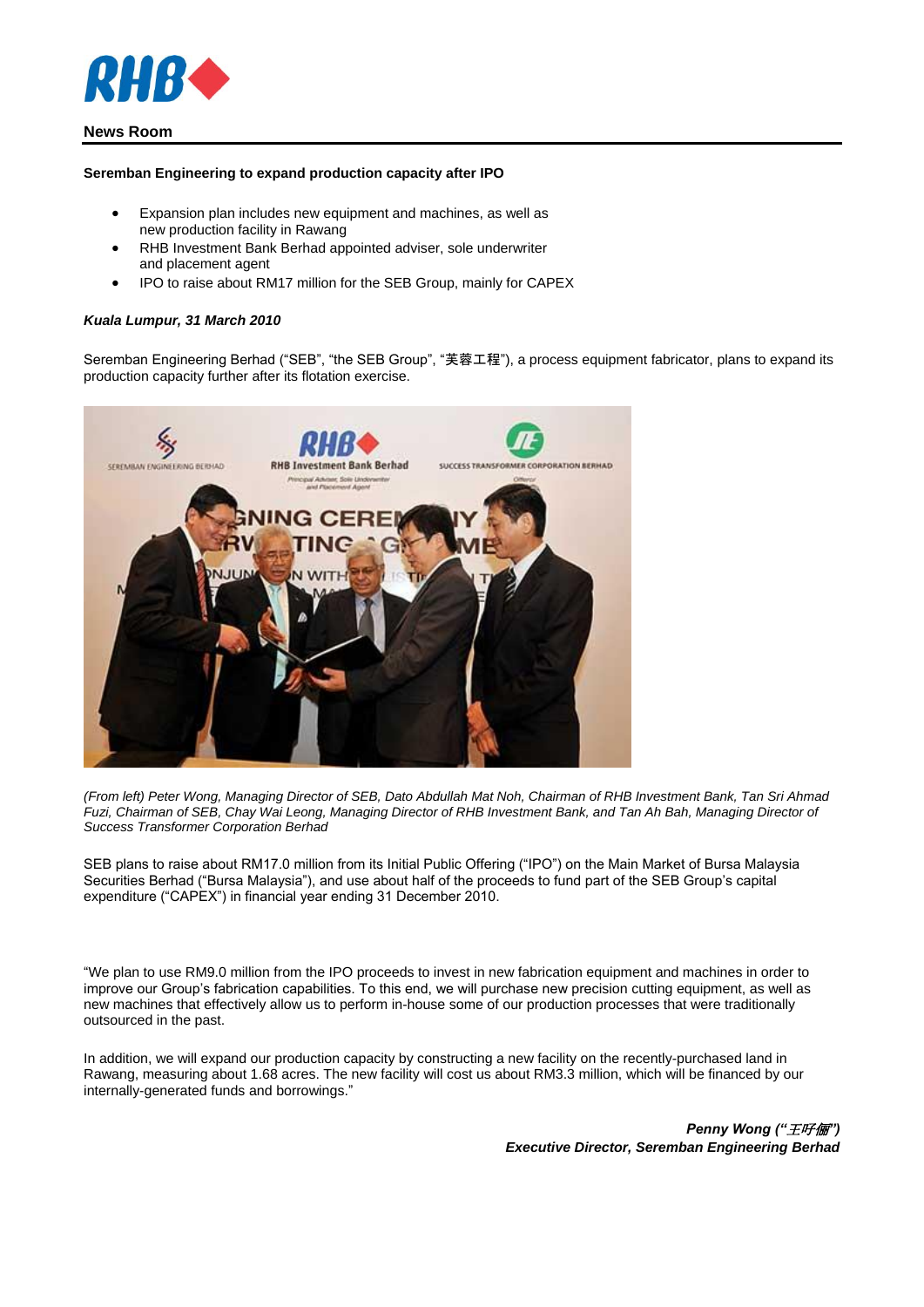

## **News Room**

In conjunction with the IPO exercise, SEB today signed an underwriting agreement with its adviser, sole underwriter and placement agent - RHB Investment Bank Berhad ("RHB Investment Bank").

The underwriting agreement was signed by Chay Wai Leong ("謝瑋良")- Managing Director of RHB Investment Bank, Peter Wong ("王志坚") – Managing Director of sEB, and Tan Ah Bah @ Tan Ah Ping ("陈玡宾") – Managing Director of Success Transformer Corporation Berhad ("Success"), the holding company of SEB.

"The RHB Banking Group is proud to be associated with the SEB Group as the company has developed a reputation and proven track record as an established player in the metal fabrication industry in Malaysia and has been accredited with safety and quality standard certifications established by internationally recognised bodies."

#### *Dato' Abdullah Mat Noh, Chairman, RHB Investment Bank Berhad*

Started in 1979 as a metal works and machining company for the automobile industry, SEB is now a leading fabricator of process equipment and metal structure and is currently a wholly-owned subsidiary of Success Transformer Corporation Berhad, a company listed on the Main Market of Bursa Malaysia.

The SEB Group fabricates pressure vessels, non-pressurized tanks, heat exchangers, steel structure, as well as piping and ducting systems, for varied industries of palm oil refinery, food processing, glove manufacturing, waste management, to name just a few. The Group also provides maintenance and shutdown services for these sectors.

SEB's IPO entails a total issue of 28.0 million shares of RM0.50 each, comprising a public issue of 19.9 million new ordinary shares, and a restricted offer-for-sale issue of 8.1 million vendor shares from Success.

Of the 28.0 million new and vendor shares, 8.0 million shares will be allocated for a renounceable restricted offering to existing shareholders of Success on a basis of one-for-fifteen (1-for-15), 3.5 million shares for eligible directors, employees and business associates of the SEB Group, 10.0 million shares for Bumiputera investors approved by the Ministry of International Trade and Industry for application, and 6.5 million shares for the Malaysian public.

The IPO will raise about RM16.9 million for the SEB Group and RM6.9 million for Success.

SEB targets to list in the second quarter of 2010.

*Issued on behalf of RHB Bank Berhad by Group Corporate Communications Division, RHB Capital Berhad. For more information, please call Eza Dzul Karnain at 012-3420060 or Sandra Foo at 012-3188412.*

#### *About the RHB Banking Group*

*The RHB Banking Group is the fourth largest fully integrated financial services group in Malaysia. The Group's core businesses are streamlined into four Strategic Business Units (SBUs): Retail Banking, Corporate & Investment Banking, Islamic Banking and International Banking. These businesses are offered through its main subsidiaries – RHB Bank Berhad, RHB Investment Bank Berhad, RHB Insurance Berhad and RHB Islamic Bank Berhad, while its asset management and unit trust businesses are held under RHB Investment Management Berhad. RHB's International Banking Division include the commercial banking operations in Singapore, Thailand and Brunei. The Group also has a non-ringgit based offshore funding operations in Labuan as well as a representative office in Vietnam. It is the RHB Banking Group's aspiration to deliver superior customer experience and shareholder value; and be recognised as one of the top financial services groups in ASEAN.*

*It's time we simplify banking.*

*About Seremban Engineering Berhad (SEB) [www.sesb98.com.my](javascript:;)*